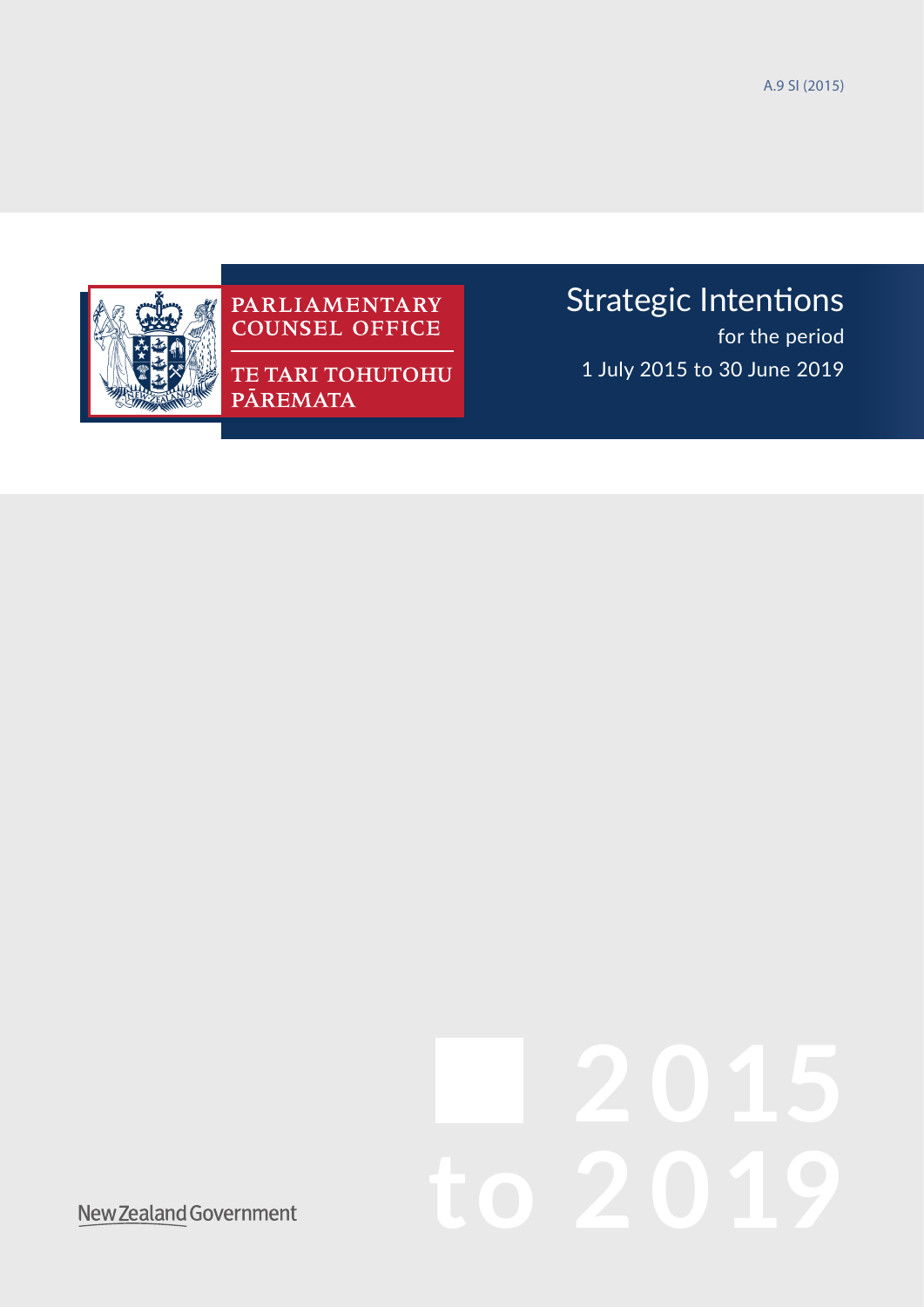Strategic Intentions of the Parliamentary Counsel Office Te Tari Tohutohu Pāremata for the period 1 July 2015 to 30 June 2019

Presented to the House of Representatives under section 39 of the Public Finance Act 1989

November 2015 Wellington, New Zealand

ISSN 2382-1973 (Print) ISSN 2382-1981 (Online)

Text printed on 100gsm 9lives Offset: Forest Stewardship Council 100% recycled, totally chlorine free. Cover printed on 250gsm Media Satin: Forest Stewardship Council mixed credit, elemental chlorine free.



 Crown copyright ©. This copyright work is licensed under the Creative Commons Attribution 3.0 New Zealand licence. In essence, you are free to copy, distribute, and adapt the work, as long as you attribute the work to the Parliamentary Counsel Office and abide by the other licence terms. To view a copy of this licence, visit http://creativecommons. org/licenses/by/3.0/nz/. Please note that neither the Parliamentary Counsel Office logo nor the New Zealand Government logo may be used in any way that infringes any provision of the Flags, Emblems, and Names Protection Act 1981 or would infringe such provision if the relevant use occurred within New Zealand. Attribution to the Parliamentary Counsel Office should be in written form and not by reproduction of the Parliamentary Counsel Office logo or the New Zealand Government logo.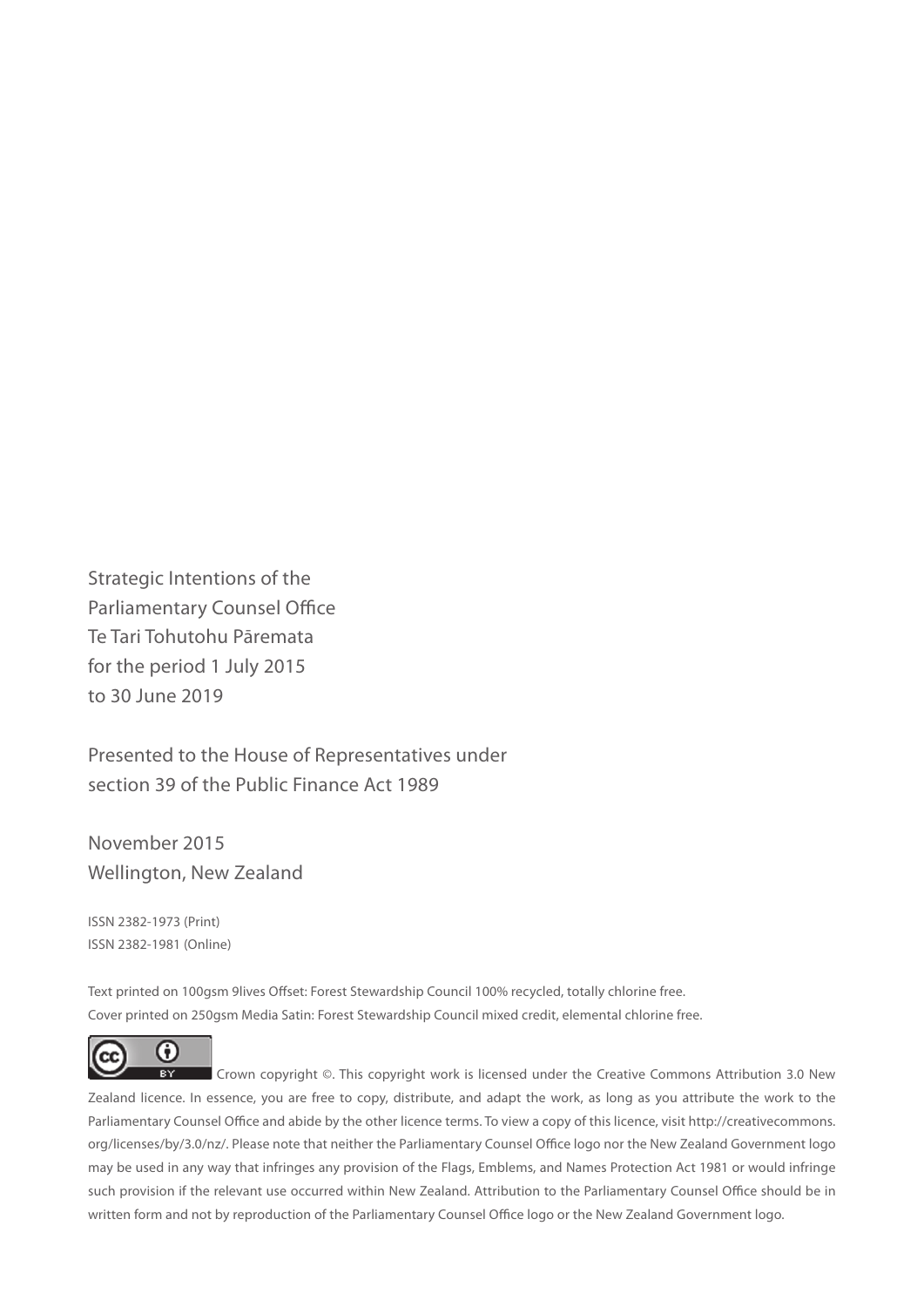### **CONTENTS**

| Statements of responsibility                      | $\mathcal{P}$ |
|---------------------------------------------------|---------------|
| Introduction from the Chief Parliamentary Counsel | 3             |
| Nature and scope of functions                     | 6             |
| Strategic direction                               | 9             |
| Managing functions and operations                 | 12            |
| Equal employment opportunities (EEO)              |               |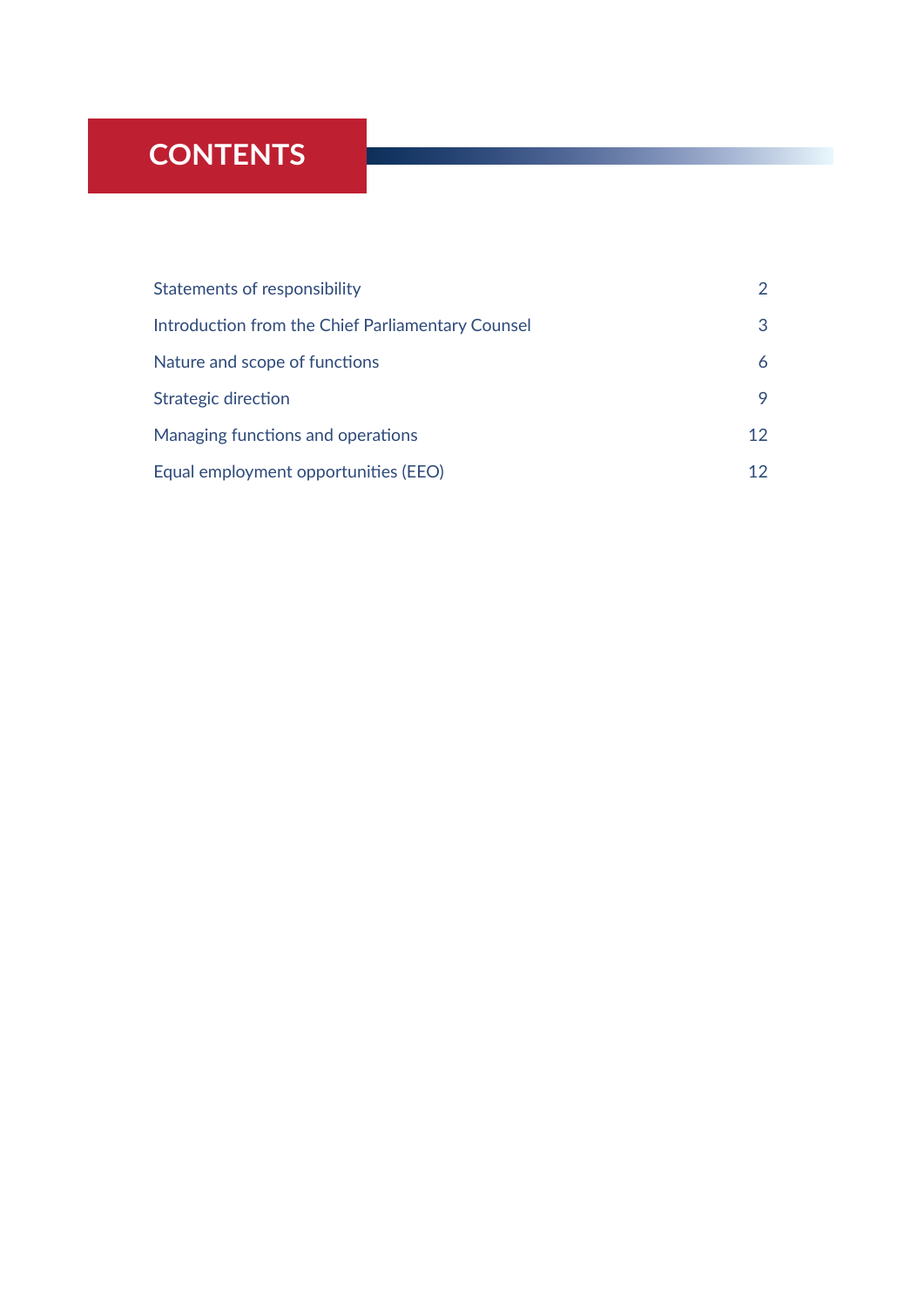#### <span id="page-3-0"></span>**Chief Parliamentary Counsel statement of responsibility**

In signing this statement, I acknowledge that I am responsible for the information on strategic intentions for the Parliamentary Counsel Office. This information has been prepared in accordance with sections 38 and 40 of the Public Finance Act 1989.

Sianed:

 $31566$ 

David Noble Chief Parliamentary Counsel Date: 20 November 2015

#### **Ministerial statement of responsibility**

I am satisfied that the information on strategic intentions prepared by the Parliamentary Counsel Office is consistent with the policies and performance expectations of the Government.

Signed:

Philadelphan function

Hon Christopher Finlayson Attorney-General Date: 20 November 2015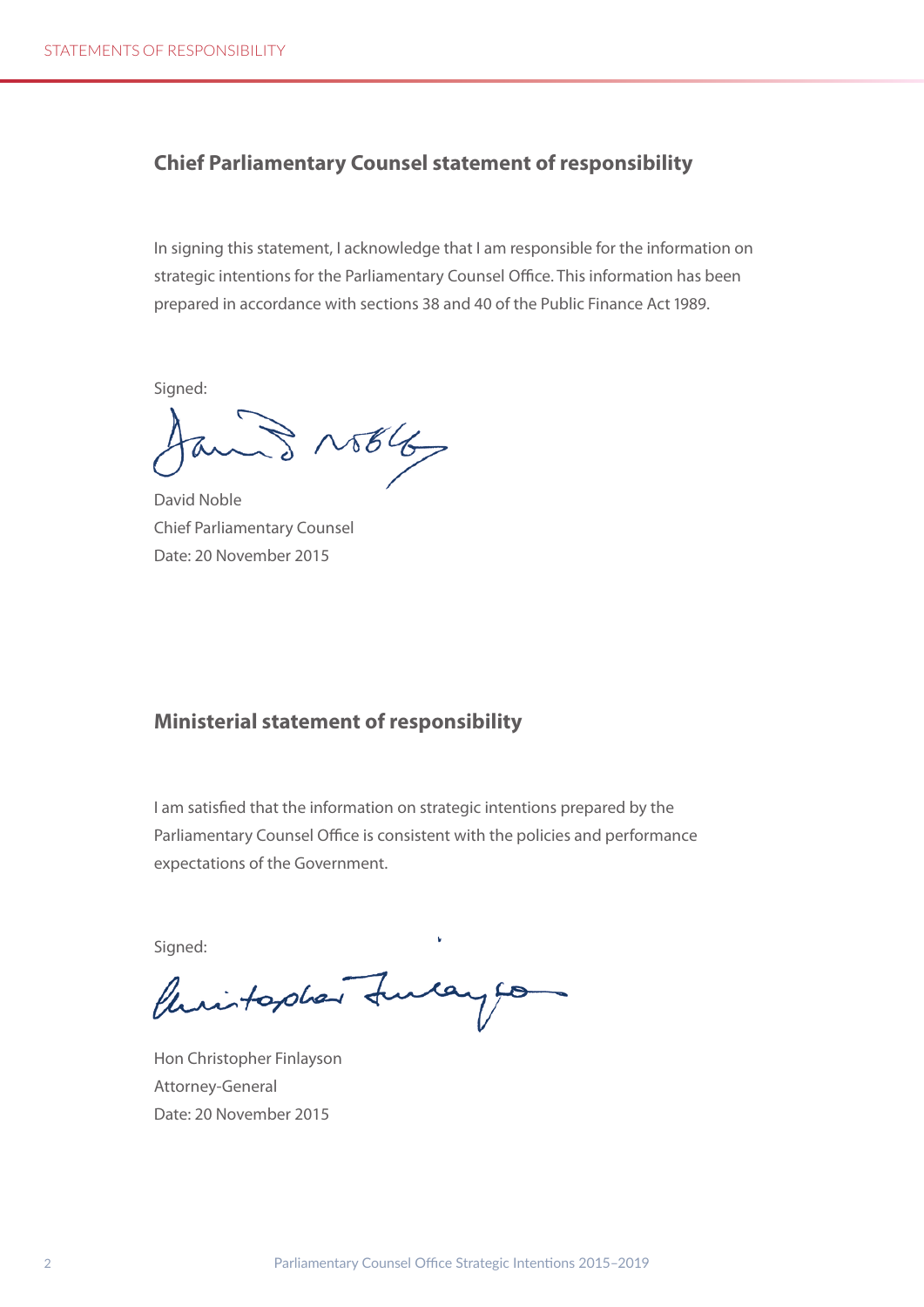#### <span id="page-4-0"></span>Introduction from the Chief Parliamentary Counsel

Over the course of the period covered by this Strategic Intentions document (SI), the Parliamentary Counsel Office (PCO) will continue to deliver its two outputs of Law Drafting and Access to Legislation so that we are able to deliver the Government's legislation programme and ensure that all current legislation is readily and freely accessible to the public. The PCO delivers some core services to the Government, Parliament, the Judiciary, and the public. Consequently, we do not expect fundamental changes to what we deliver and the way we deliver those services over the period. However, the PCO continuously looks for ways to enhance these services and to contain or reduce our costs, with particular focus on the following areas.

#### **Legislation Act 2012**

The PCO intends to update and incorporate the Interpretation Act 1999 (currently administered by the Ministry of Justice) into the Legislation Act 2012. The PCO will then take over responsibility for administering those provisions once incorporated.

#### **Access to subordinate instruments (not drafted or published by PCO)**

The PCO has established a project team to develop the PCO's information and business systems so that all subordinate legislation (whether drafted by the PCO or other agencies) is available on the New Zealand Legislation (NZL) website. The Access to Subordinate Instruments Project (ASIP) will provide a single, official, public source for all New Zealand legislation. This project is part of the PCO's continuing programme to improve access to legislation in New Zealand and is in response to a directive from Cabinet to investigate a means for ensuring access to all New Zealand legislation. This follows the PCO's recent discussions with the Regulations Review Committee over its inability to easily identify and track disallowable instruments that are not drafted and published by the PCO. It also responds to issues identified in the reports of both the Whey Protein Concentrate Contamination Incident Inquiry and the Productivity Commission into regulatory institutions and practices in New Zealand. It also responds to one of the challenges raised by the reviewers in the recent Performance Improvement Framework (PIF) report of the PCO.

#### **Legislation Design and Advisory Committee**

The Government agreed with a recommendation from the PCO and the Ministry of Justice to revive and merge the Legislation Design Committee with the Legislation Advisory Committee (LAC) into a Legislation Design and Advisory Committee (LDAC). The changes are designed to address concerns that the LAC is often brought in too late in the process to resolve problems in the basic framework and architecture of legislation or to identify potential rule of law issues; and significant time, resources, and effort are required in providing LAC submissions to select committees—at too late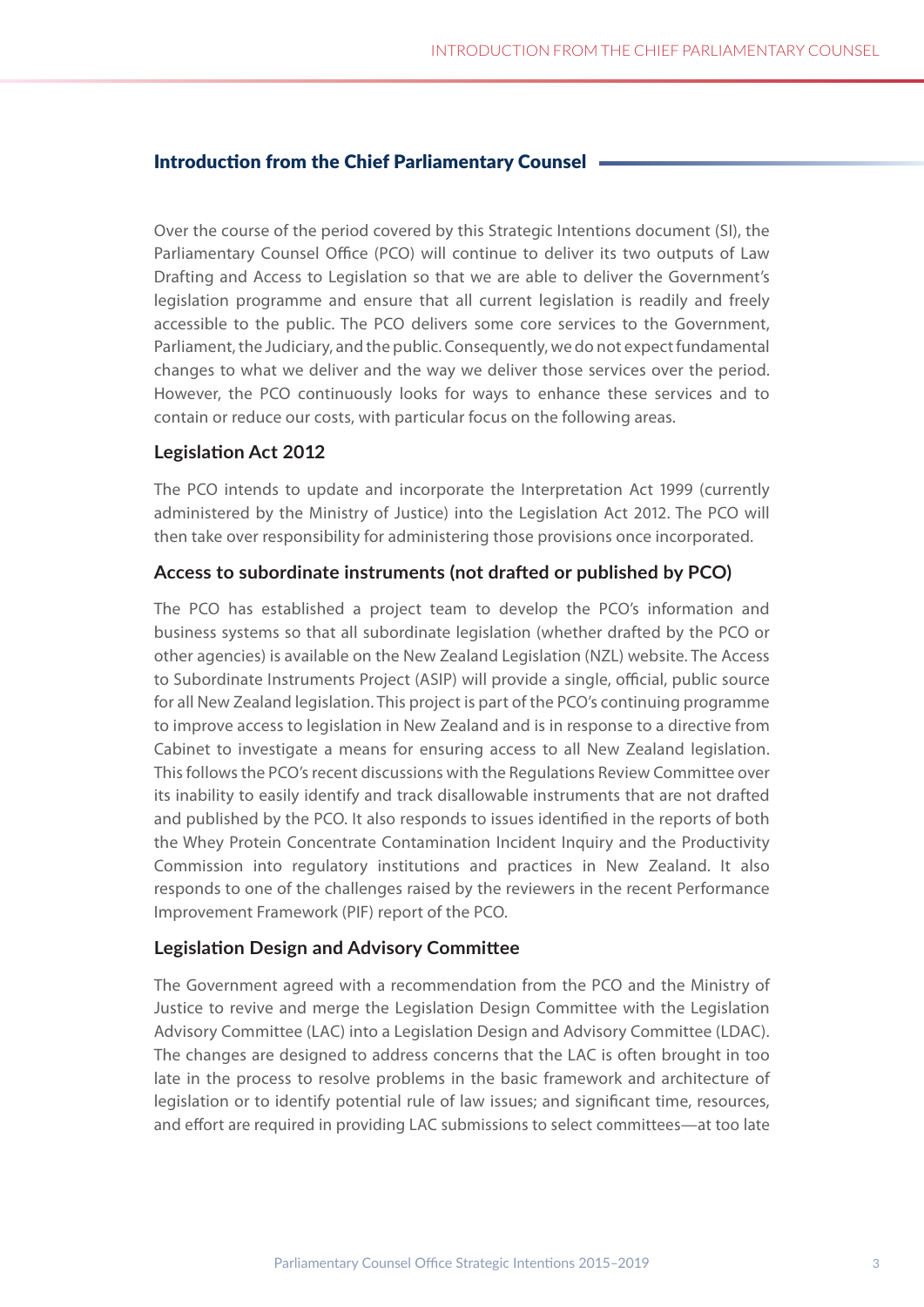a stage in the process to affect legislative design. The LDAC has now been established, has held meetings in July, August, and October 2015, and is actively working with departments and agencies to assist them in designing major legislative proposals and to maintain the currency of the revised LAC Guidelines (2014 edition). The PCO is providing the committee with policy and secretariat support, based at the PCO, from within its current appropriation. Further development of this service and the cost pressures associated with any growth in its provision will need to be kept under review to ensure that it does not adversely affect the financing of the PCO core statutory functions.

#### **New Zealand Legislation (NZL) system**

The PCO intends to make further enhancements and simplification of the NZL system to make it easier to use and maintain, and to provide better value for money and lower cost of ownership to the Crown. The PCO will, in 2016, increase the coverage of "official" status to the legislation contained on the NZL website by declaring official the HTML versions of legislation bearing the New Zealand Coat of Arms, once the process of checking the display and content of that database has confirmed that this is feasible. The PCO, while continuing to drive down the costs of operating the system, will invest capital and other resources in the maintenance and development of the drafting and publishing system that underpins the NZL website, to increase the coverage and scope of legislation contained within those databases and to ensure sustainability and endurance of free access to legislation for New Zealanders. ASIP, mentioned above, will also have significant development and cost implications for the NZL system, which the PCO will manage over the four-year period.

#### **Pacific Island support**

With funding assistance from the Ministry of Foreign Affairs and Trade (MFAT) Aid Programme, currently available until 30 June 2016, the PCO's Pacific Island desk will continue to provide legislative drafting assistance, training, and mentoring to officials responsible for drafting legislation in Pacific Island nations. The assistance is predominantly focused on the Realm of New Zealand (Cook Islands, Tokelau, and Niue) but is widening to include assistance sought by other Pacific Island nations as resources permit, and to agencies that provide assistance to Pacific Island nations (eg supporting the United Nations Development Programme's work in Fiji).

MFAT has engaged consultants to evaluate the operation of the desk, assessing the value of the assistance provided to date, and informing further development of the desk. The evaluation is due to be completed in 2015.

The PCO will continue to work with MFAT and other agencies to secure a continuing and sustainable funding arrangement to meet the need for this highly valued service, given the benefits not only to good governance and the rule of law in those nations but also to New Zealand within the Pacific region.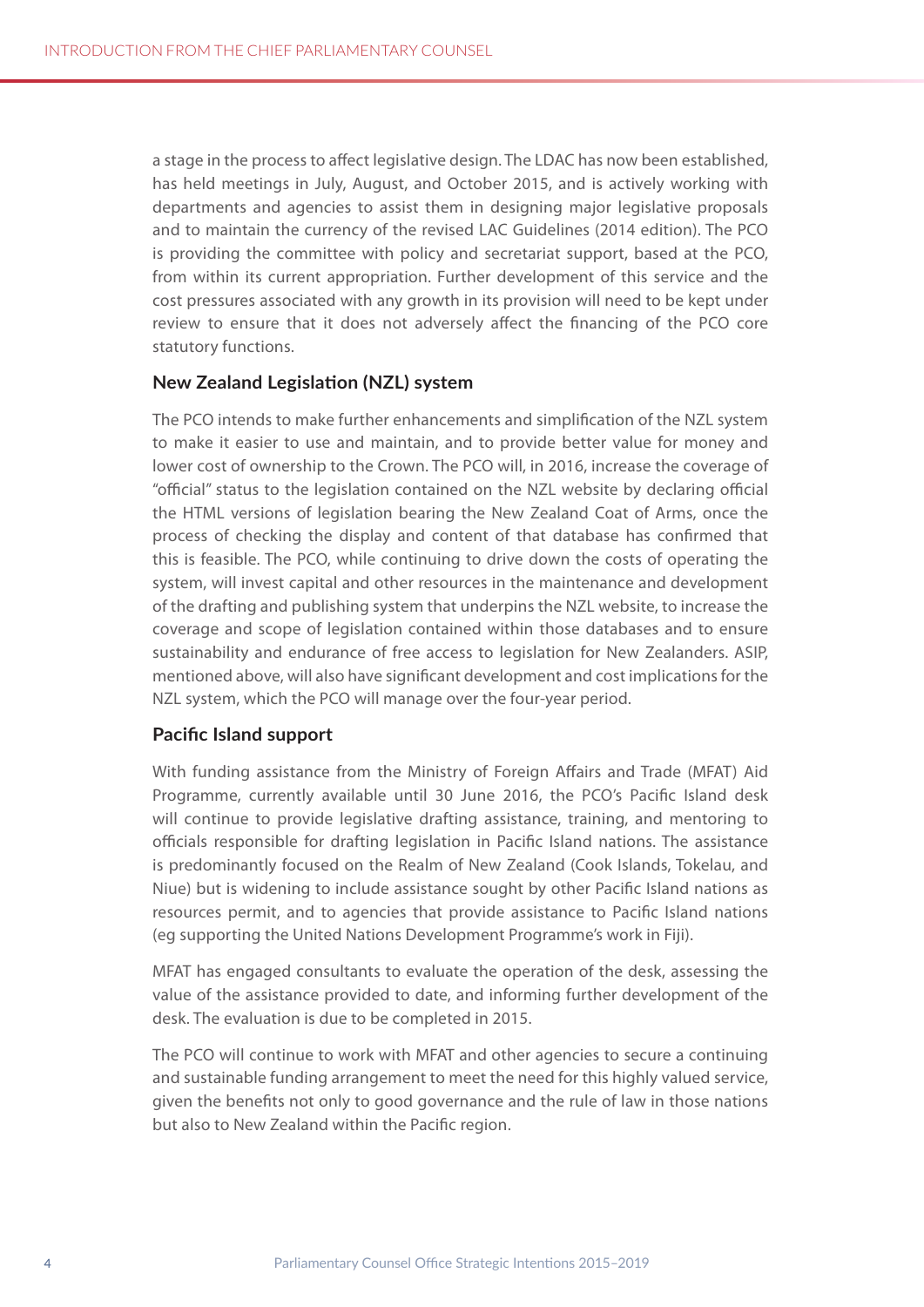#### **Working with partners to improve access to legislation in New Zealand**

The PCO will continue to work with the New Zealand Legal Information Institute (NZLII), National Archives, the Office of the Clerk, and universities in New Zealand to provide collections and databases of historic Bills, Statutory Regulations, and orders as well as the digest of the Regulations Review Committee decisions and reports. The PCO will also work with the Office of the Clerk and other agencies to improve the presentation of, and access to, draft legislation introduced into the House of Representatives.

#### **Improving the quality of New Zealand legislation**

The PCO will continue to keep drafting quality standards under review. A review of the quality assurance processes was completed in July 2015 and a report presented to the Senior Management Team in August 2015. The review found that overall the PCO was producing good quality legislation but the quality assurance system was not functioning as well as it could. The Senior Management Team will determine how, and if, the recommendations can be implemented and with what priority. Consideration will also be given to increasing the use of standard clauses in legislation and the use of software products to enhance the readability of legislation.

#### **Performance Improvement Framework**

The PCO is developing a plan to address matters raised in the PIF review of the office and will work with the central agencies, given their response to the review, to deliver improvements to the programming and preparation of Government legislation.

#### **Summary**

This document sets out the strategic objectives the PCO intends to achieve or contribute to over the next four years. Delivering this programme of substantial work will no doubt present us with a significant challenge. I have every confidence that the drive, determination, and professionalism of the PCO's people will ensure that we will meet this challenge over the period of this SI and that the PCO will continue to produce well-drafted and readily accessible legislation for New Zealand.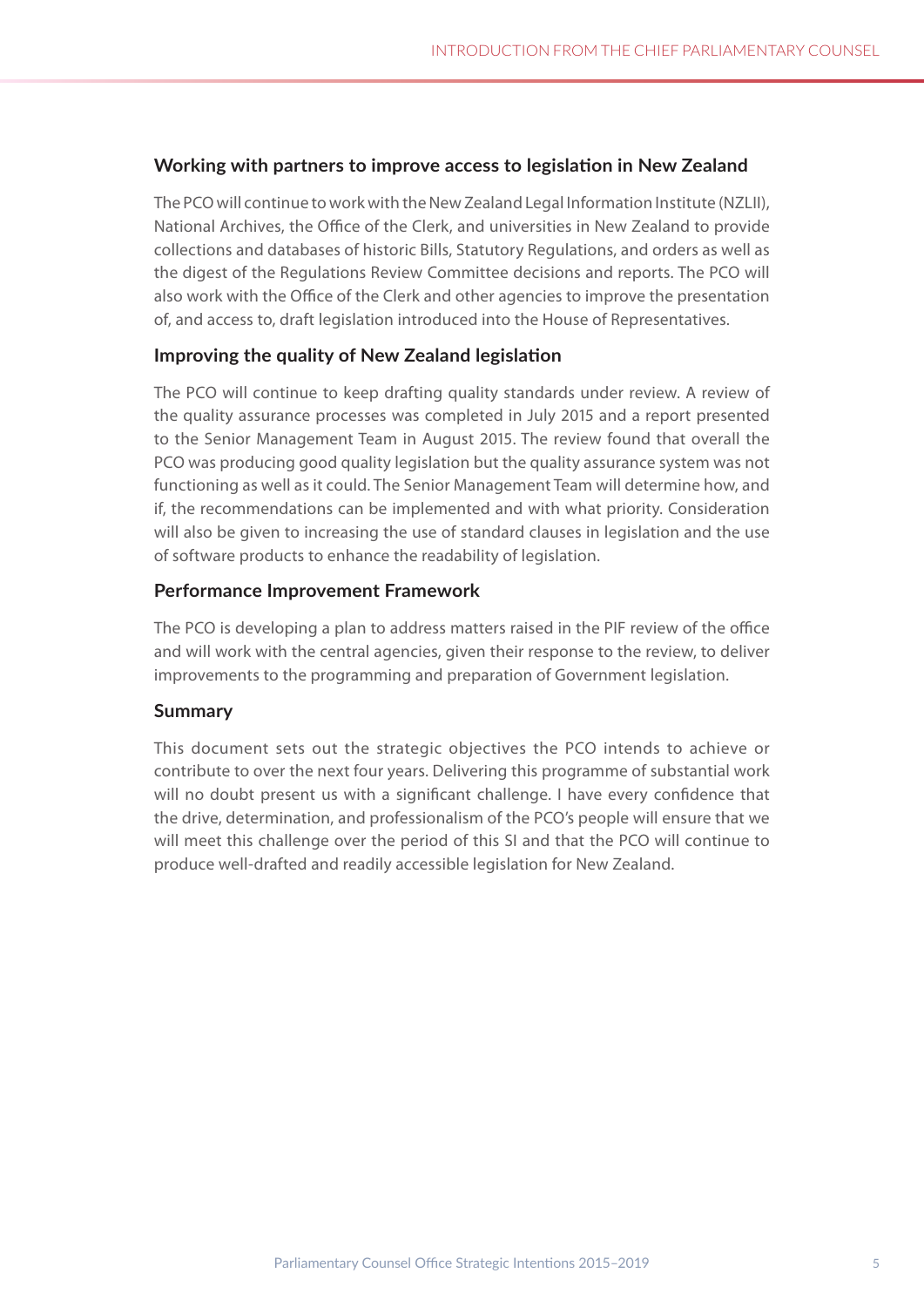#### <span id="page-7-0"></span>Nature and scope of functions

The PCO is constituted as a separate statutory office by the Legislation Act 2012 (the 2012 Act). The PCO is under the control of the Attorney-General or, if there is no Attorney-General, the Prime Minister.

The PCO is not part of the Public Service under the State Sector Act 1988, and thus is not under the direct control of the State Services Commissioner. However, the PCO is subject to certain provisions of the State Sector Act 1988, including those that relate to the setting and enforcement of minimum standards of integrity and conduct.

#### **Vision**

The PCO's vision is to be a leading legislative drafting and publishing office within the Commonwealth.

#### **Mission**

Its mission is to provide impartial, high quality legislative drafting services and advice, and to enable easy and free access to the laws of New Zealand.

#### **PCO outputs**

The PCO's multi-category appropriation consists of two distinct but complimentary outputs—Law Drafting Services and Access to Legislation—that deliver different parts of the same service to the Government and Parliament and the wider New Zealand public. The PCO will continue to deliver those two outputs so that we are able to deliver the Government's legislation programme and ensure that all current legislation is readily and freely accessible to the public.

The nature and scope of the functions performed by these outputs are set out below.

#### **Law Drafting Services**

Under the 2012 Act, the PCO is responsible for the drafting of Government Bills and Legislative Instruments. This includes drafting amendments to Bills required by select committees and by Ministers at the committee of the whole House stage. Bills, but not Legislative Instruments, administered by the Inland Revenue Department (IRD) are drafted by that department.

The PCO is also responsible for developing three-yearly statute law revision programmes in time for each new Parliament. The purpose of revision is to rationalise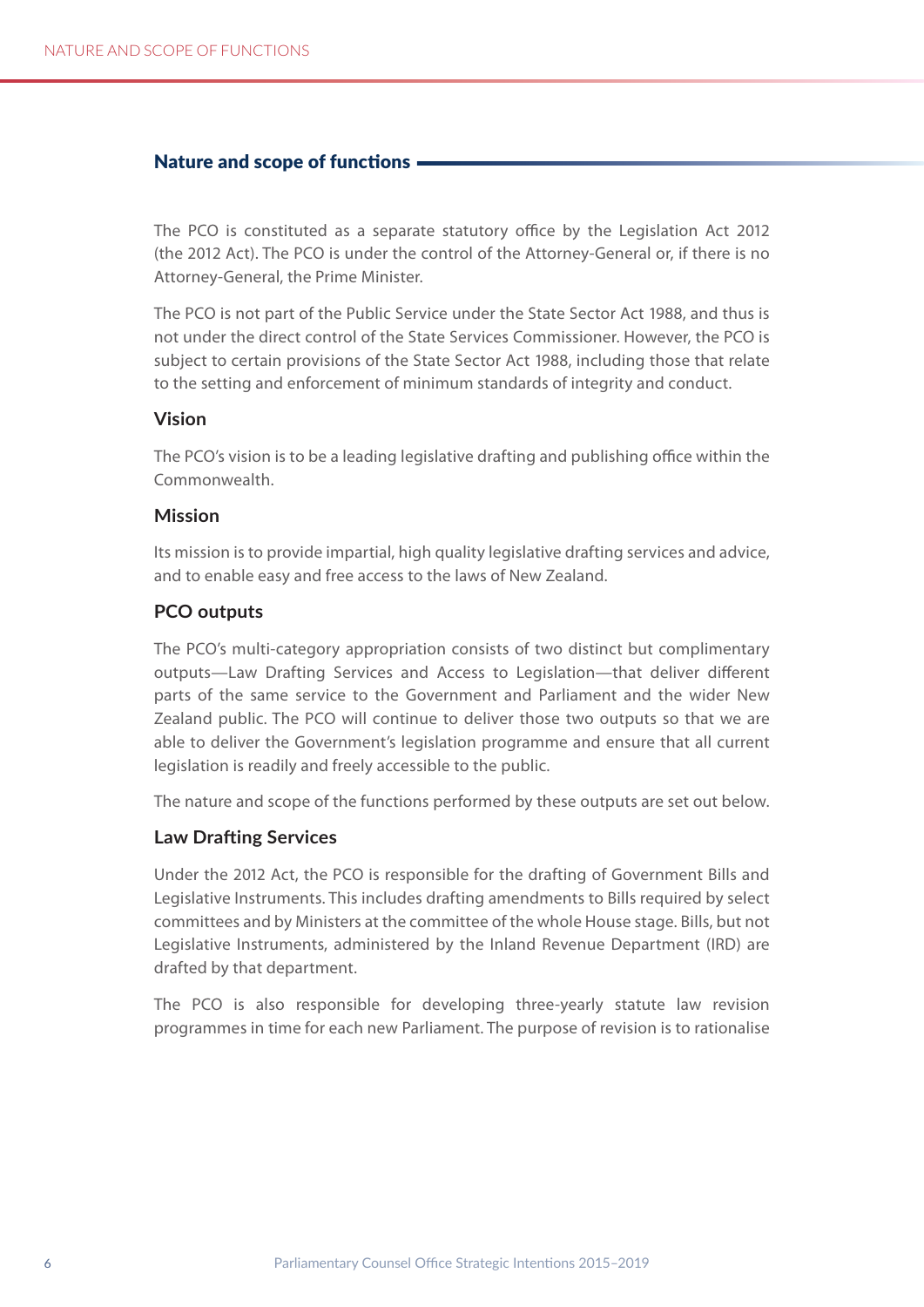and more logically arrange statutes and sections within them, remove inconsistencies and overlaps, repeal obsolete and redundant provisions, and modernise expression, style, and format. In the first revision Bill to be drafted, the PCO is primarily focused on tackling New Zealand's many contract and commercial statutes. These are largely older Acts that are expressed in language that is out of date and many provisions have been repealed. Their consolidation in a modern form will make them more accessible and reduce regulatory costs for business.

The law drafting services provided by the PCO are part of the process of implementing new policy or changes to policy through the enactment of legislation. We are initially involved with new legislation during the development of the Government's legislation programme, which establishes the priorities for development of the policy for, and drafting of, proposed legislation.

We work closely with the Legislation Coordinator, a Cabinet Office staff member, who plays a central role in this process.

The PCO also examines and reports on local Bills and private Bills. This involves providing drafting advice and assistance (including the preparation of draft Bills) to the promoters of the Bills and their legal advisers. We also examine and draft Members' Bills if directed to do so by the Attorney-General.

The PCO also provides advice on the drafting of disallowable instruments that are not drafted by the PCO.

The 2012 Act provides for the disallowance of certain instruments made under enactments. All legislative instruments stand referred to the Regulations Review Committee and must be presented to the House for scrutiny by that committee. The PCO arranges this without the involvement of the instructing department or agency.

The PCO, currently with funding from the MFAT Aid Programme up to 30 June 2016, provides legislative drafting assistance, training, and mentoring to officials responsible for drafting legislation in Pacific Island nations.

#### **Access to Legislation**

Under the 2012 Act, the PCO is also responsible for supplying copies of Bills and Supplementary Order Papers (SOPs) to the House, and for the publishing and sale of Acts of Parliament (including reprinted Acts), legislative instruments (including reprinted Legislative Instruments), and reprints of Imperial enactments and Imperial subordinate legislation.

The New Zealand Legislation (NZL) system is a complete drafting and publishing system. The drafting system is also available to the Office of the Clerk and Inland Revenue Department drafting staff. The system enables the PCO to provide public access to up-to-date official legislation on line on the NZL website at www.legislation.govt.nz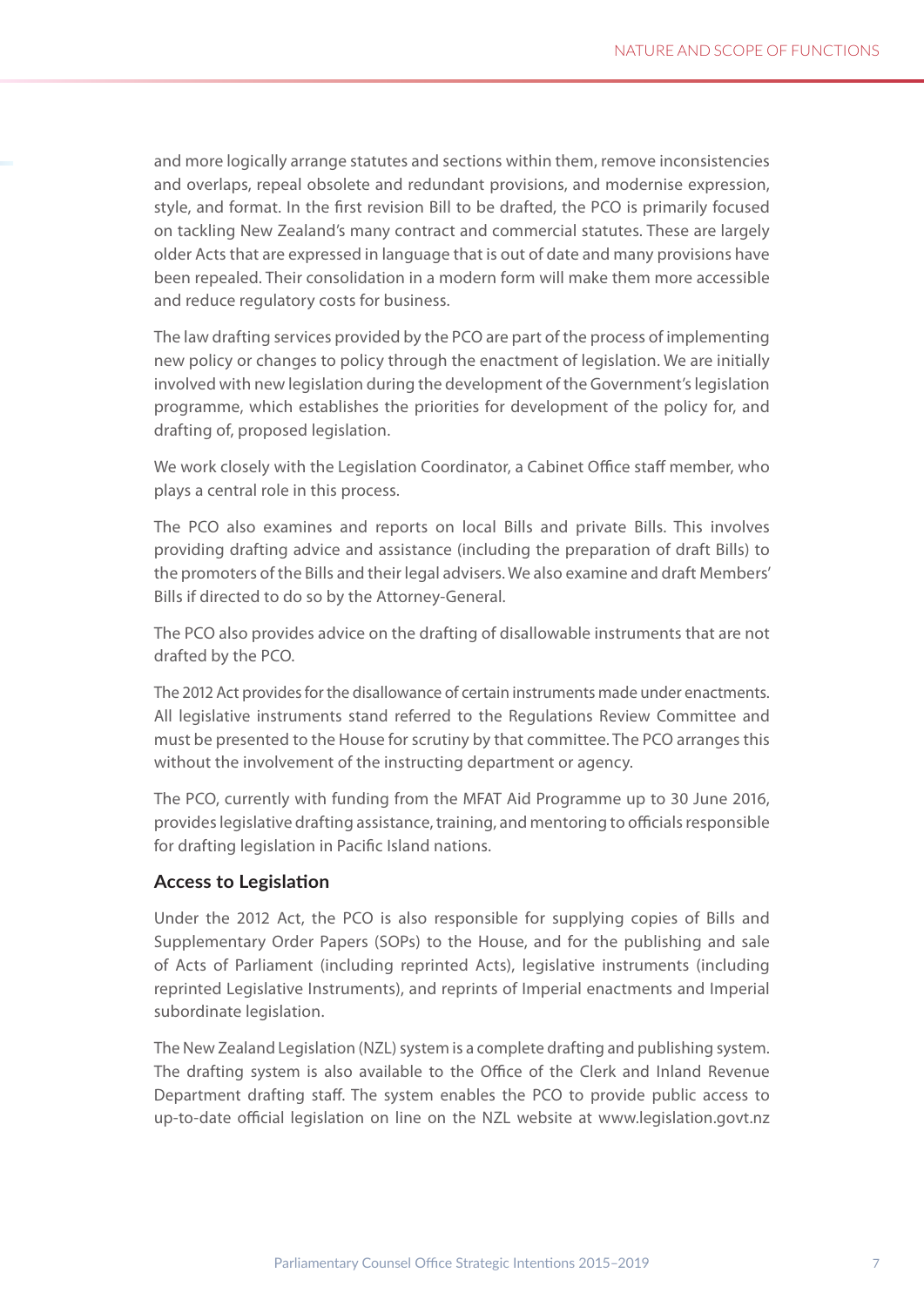and in printed form. The PCO ensures that New Zealand legislation (including Bills and SOPs) continues to be readily accessible to the public in a timely manner and in an accurate and authoritative form. It is fundamental to the effective operation of the rule of law in a democracy that the people governed by the law have access to the rules by which they are governed. Continual maintenance and development of the system that is used to draft and publish New Zealand legislation will ensure that better access is provided.

The PCO also provides a website at disclosure.legislation.govt.nz, on a trial basis, that publishes legislative disclosure statements (these are departmental documents that provide information about the development and content of legislation proposed by the Government; they seek to assist the parliamentary and public scrutiny of a Bill or SOP). Disclosure statements are provided on this website for all Government Bills (with limited exceptions) and substantive SOPs introduced or released since 29 July 2013. This will be extended at a later date to include legislative disclosure statements for disallowable instruments drafted by the PCO.

The PCO provides the LDAC website www.ldac.org.nz. The LDAC terms of reference include the provision of advice to departments on the development of legislative proposals and on drafting instructions to the PCO. The PCO maintains the website after taking over responsibility for it following the merging of the Legislation Advisory Committee into the new LDAC.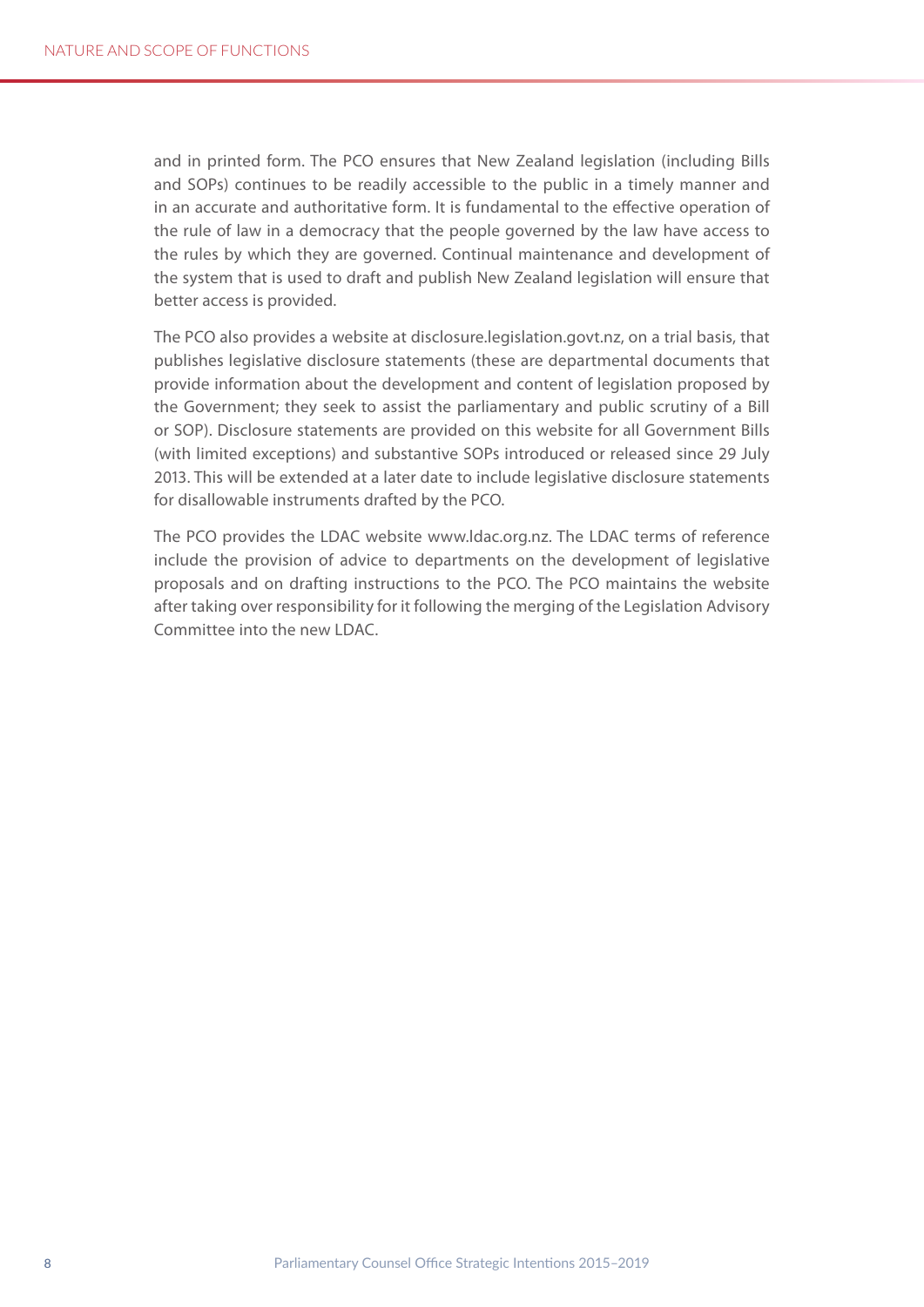#### <span id="page-10-0"></span>Strategic direction

The PCO is a non-Public Service department dedicated to drafting and publishing legislation.

The PCO's strategic objectives are to provide:

- • high-quality legislative drafting services; and
- • ready access to New Zealand legislation.

To achieve those strategic objectives, the PCO's goals in the short-to-medium term are:

- (1) to provide professional excellence in drafting legislation and maintaining effective external relationships; and
- (2) to provide easy and free access to legislation.

The PCO will achieve the first goal by:

- maintaining capability through appropriate succession planning
- • training and development in drafting of legislation
- • providing training and seminar programmes to instructing departments
- enhancing the provision of legislative drafting assistance, training, and mentoring to Pacific Island nations
- • developing and delivering triennial programmes of statute law revision.

The PCO will achieve the second goal by:

- working with representatives of key users of the NZL website to enhance access to the legislation and other information made available through the NZL website and its associated websites
- • collaborating with other agencies to provide a trusted central source of authoritative and official New Zealand legislation
- • extending the disclosure statements website (disclosure.legislation.govt.nz) to include regulatory disclosure statements for disallowable instruments.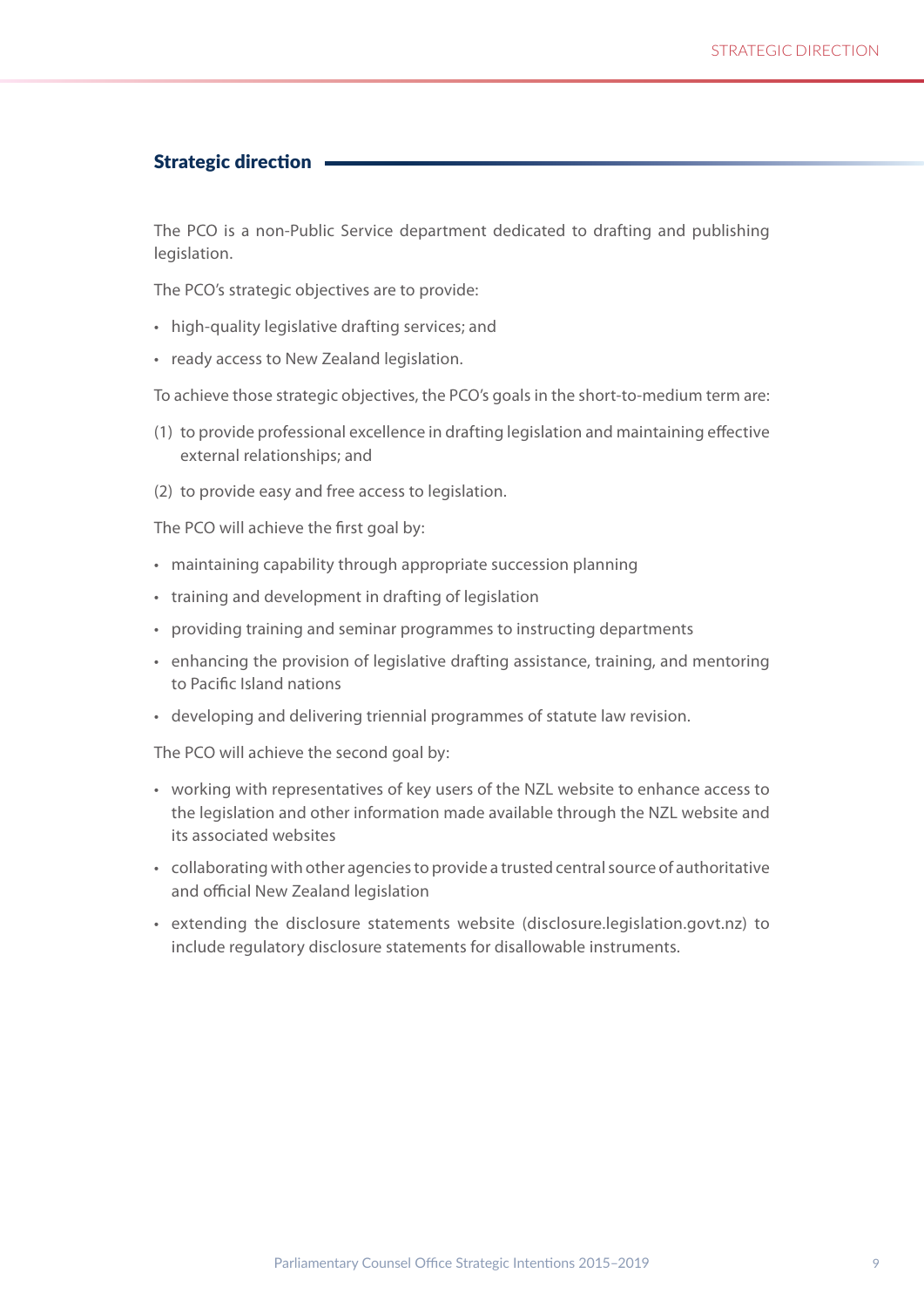#### **Performance Improvement Framework (PIF)**

The PCO will also develop a plan to address the proposals contained in the formal PIF review (report released in November 2014) which, with support from the central agencies and other key sectoral agency leads, the Government supports and adopts. The PIF four-year excellence horizon has identified a number of particular challenges. The PCO will have succeeded in meeting these challenges if, by 2018, it:

- has led the development of a clear strategy for modernising and simplifying New Zealand's legislative framework
- has made significant progress in revising legislation to eliminate obsolete, redundant, and inconsistent laws
- is providing effective oversight of the drafting of all legislation in New Zealand, including tertiary legislation drafted within government departments and agencies
- • is providing comprehensive training and guidance in respect of the legislative process for all of its customers
- has an interactive website that enables users not only to access official legislation but to link seamlessly with other relevant information and to incorporate the legislation in their own applications.

In order to be able to achieve these high level goals the PCO will have made further improvements to the way it operates as an office. In particular:

- it will speak with a single unified voice when engaging with its customers
- there will be greater consistency and clarity of style and expression in its drafting
- the risks of insufficient capacity of experienced drafters to meet demand will have been addressed.

To effect these improvements the PIF reviewers recommended that the PCO considers:

- • developing its operating model to reflect a professional services model and defining the required behaviours and competencies needed to give effect to that model so that there is a clear culture of "one office" and "one voice"
- improving its focus on efficiency of process through the use of effective time recording and management tools and greater use of standard drafting templates
- • an active programme of secondments to and from instructing agencies and other Commonwealth drafting offices to provide development and training for its staff as well as building better understanding and knowledge within other agencies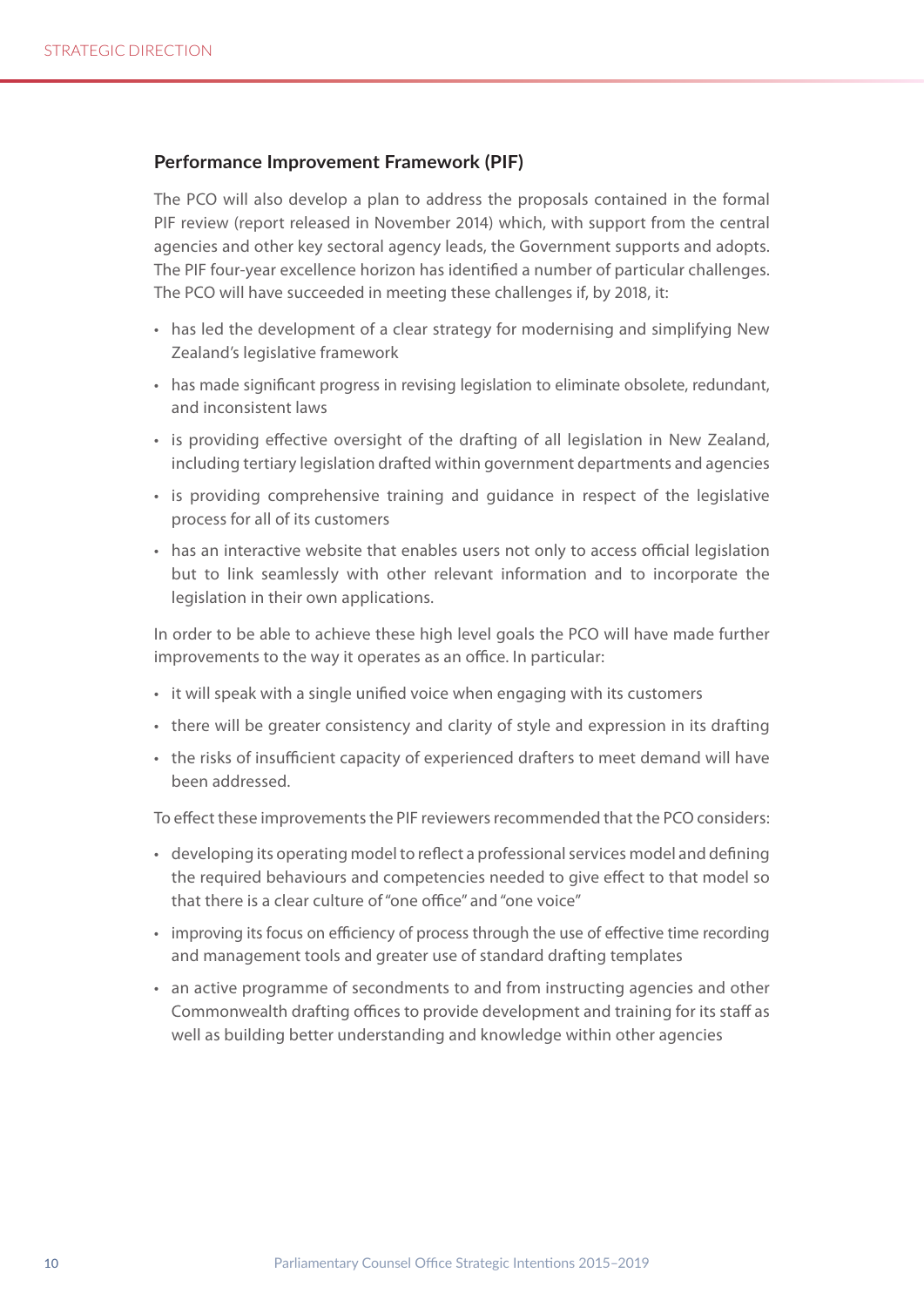- • more proactive management of the risks created by unforeseen peaks in demand through the use of a wider range of drafting options. Possibilities to consider are the accreditation of legal counsel within major instructing agencies; preparation of first or departmental drafts (well-constructed drafting instructions would still be required); and encouraging the greater use of consultation or exposure drafts
- • succession planning for all key positions, particularly to cover expected retirements and promotions.

In order to see whether we are making progress in achieving our desired future state, the PCO will:

- (1) build those relevant initiatives and changes into our strategic and operational business plans and where appropriate in individuals' performance plans
- (2) conduct reviews of how we are tracking on a quarterly basis
- (3) discuss with SSC arrangements for any follow up PIF review in light of changes being made to the process by the central agencies.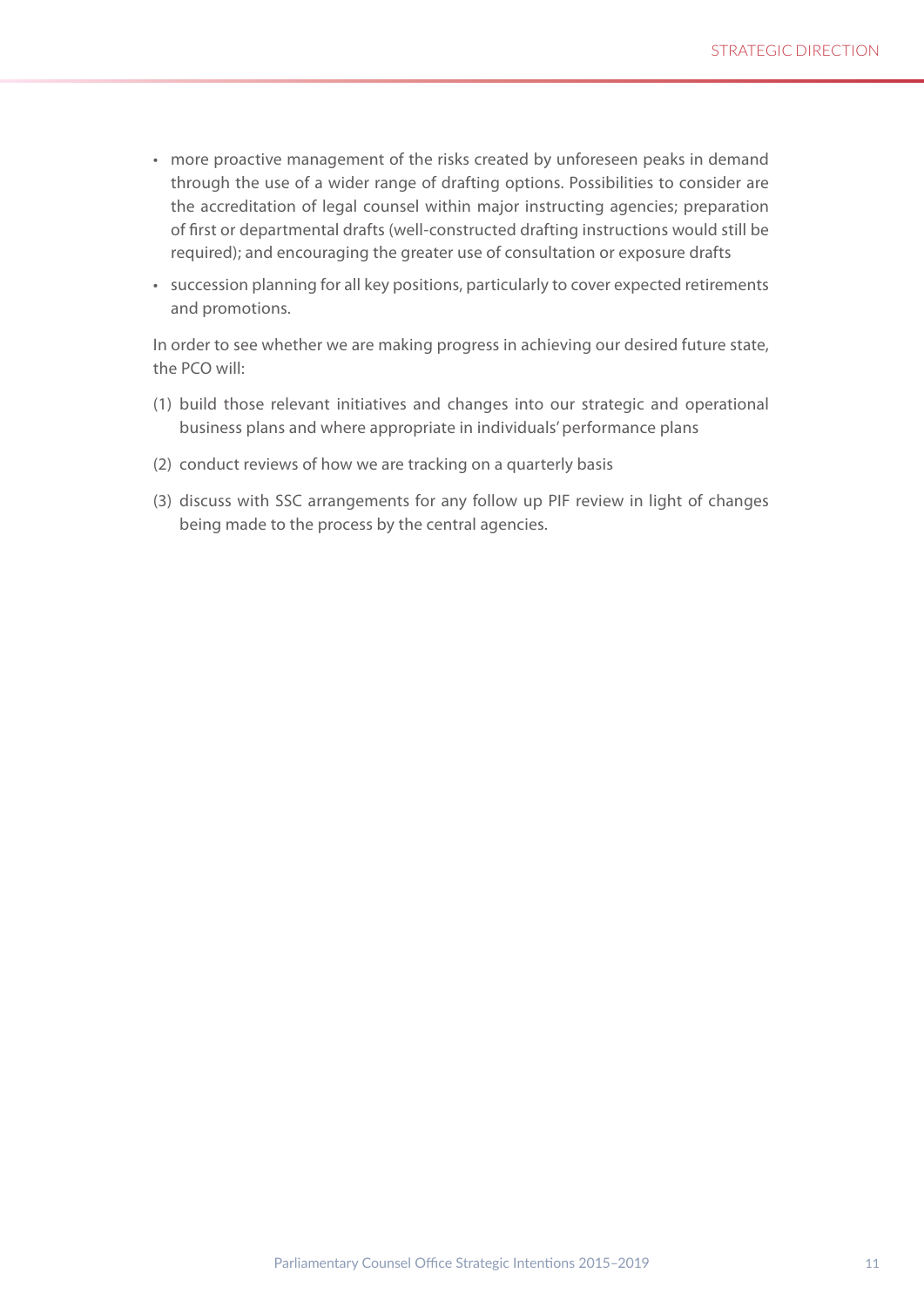#### <span id="page-13-0"></span>Managing functions and operations

The following functions and operations support the PCO in achieving its strategic objectives.

#### **Strategic planning**

Each year, the PCO's Senior Management Team holds a one-day strategic planning session to set its direction for the short-to-medium term. It reviews existing strategic plans relating to workforce, access to legislation, financial management, and property, and makes strategic choices relating to the delivery of its two strategic objectives providing high-quality legislative drafting services and ready access to New Zealand legislation.

#### **Annual business planning and budgeting**

Each business unit and group within the PCO develops an annual business plan that links to the PCO's strategic plan, goals, and mission. These plans also prioritise the work to be carried out, identify additional personnel or financial resources that may be required, and identify any major risks.

Every three months, the Senior Management Team is provided with progress reports and the PCO's medium-to-high-level risks are reviewed and updated as required.

#### Equal employment opportunities (Eeo)

EEO has been incorporated into a number of policies and processes to ensure consistency and to ensure that EEO is integrated into everyday business. An example of the PCO's commitment to increasing female representation at senior levels is that 50% of its managers are female and all its Audit and Risk Committee members are female. We will continue to meet our responsibilities as an equal employment opportunity employer and will seek to improve representation of under-represented groups within the PCO and its governance.